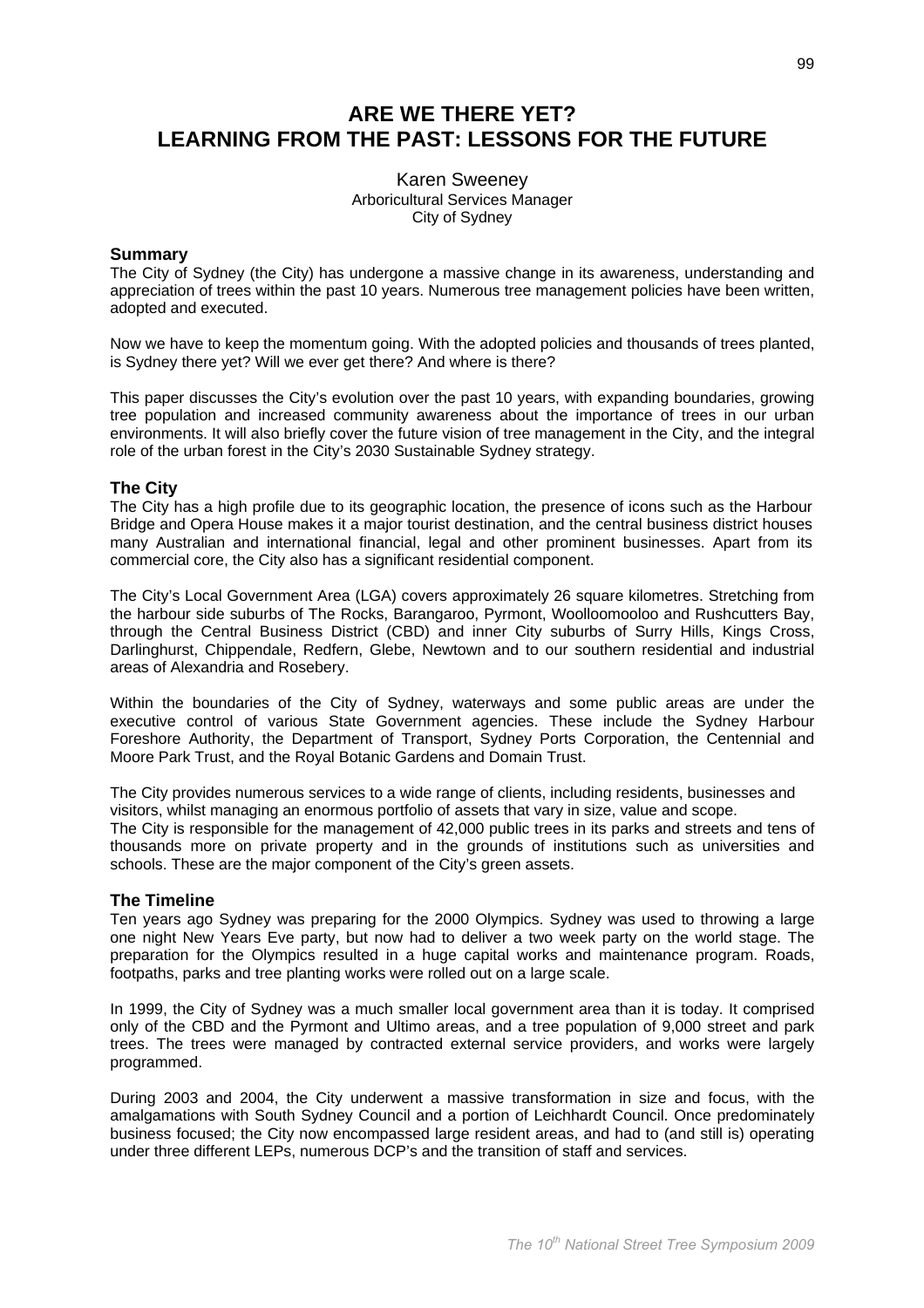In relation to tree management, the City went from having no tree management team and old policies, to a team of six staff, each of whom holds a Diploma of Arboriculture (AQF 5). This led to the development and adoption of numerous policies and management plans for our 19<sup>th</sup> century parks, and saw over 6,000 advanced street trees planted since 2004.

The provision of tree maintenance services was also reviewed and high quality specifications were developed to ensure the City's trees are managed in a programmed way and to best practice principles. This led to the City's street trees, and half of the park trees, being maintained by external service providers (ie. contracted).

Our service providers must employ AQF Level 2 and 3 staff for certain works, (except trainees) and 95% of our internal tree maintenance team also hold a minimum AQF Level 2 – with many planning to progress through to AQF 3, and one completing the Diploma of Arboriculture (AQF 5). The continued upgrading of arboricultural qualifications is imperative.

Within a 10 year period, the City local government area has almost tripled, and the tree population has increased ten fold. Human resources and financial budgets have been increased to manage this change, and to ensure that the City undertakes best practice tree management.

In addition, the growing awareness and attitudes across Council about the importance of trees - from the roadway and footpath crews, through to the planners, has steadily increased and improved. This improvement has come from both the 'top down', through the Lord Mayor and Councillors, and the CEO, and also from the 'bottom up' as more individuals are aware of and understand climate change.

The table below highlights the City's evolution and existing tree management practises.

|                                                                                   | 1999                                                         | 2003                                                                                                | 2004                                                                                                    | 2009                                                                            |
|-----------------------------------------------------------------------------------|--------------------------------------------------------------|-----------------------------------------------------------------------------------------------------|---------------------------------------------------------------------------------------------------------|---------------------------------------------------------------------------------|
| <b>Area of LGA</b>                                                                | 9km <sup>2</sup>                                             | $15$ km <sup>2</sup><br>Amalgamation<br>with South<br>Sydney &<br>parts of<br>Leichhardt<br>Council | $26$ km <sup>2</sup><br>Amalgamation<br>with remaining<br>100% of South<br><b>Sydney Council</b>        | $26$ km <sup>2</sup>                                                            |
| <b>Tree</b><br><b>Population</b><br><b>Street</b><br><b>Park</b><br>Private (est) | 7,500<br>1,300<br>4,000                                      | 13,000<br>4,500<br>40,000                                                                           | 22,500<br>11,000<br>80,000                                                                              | 28,500<br>11,400<br>80,000                                                      |
| <b>Tree</b><br><b>Maintenance</b><br><b>Budget</b>                                | \$450,000                                                    | \$1.1m                                                                                              | \$2.2m                                                                                                  | \$3.6m                                                                          |
| <b>Capital Works</b><br><b>Budget</b><br>(tree planting)                          | \$1m                                                         | \$500k                                                                                              | $$1m - $2m$ pa                                                                                          | \$500,000                                                                       |
| <b>Service</b><br><b>Provision</b>                                                | 100%<br>contract                                             | 100% contract                                                                                       | 50% contract<br>50% internal                                                                            | 100% street trees<br>under contract<br>50/50% park trees<br>contract / internal |
| <b>Style of Service</b><br><b>Provision</b>                                       | Young Trees<br>Programmed<br><b>Mature Trees</b><br>Reactive | CBD 100%<br>Programmed<br>New areas<br>100% reactive                                                | 2004 - Transition<br>of all contracted<br>works to 100%<br>programmed<br>80% internal<br>works reactive | 100% programmed                                                                 |

# Table 1 - Tree Management Timeline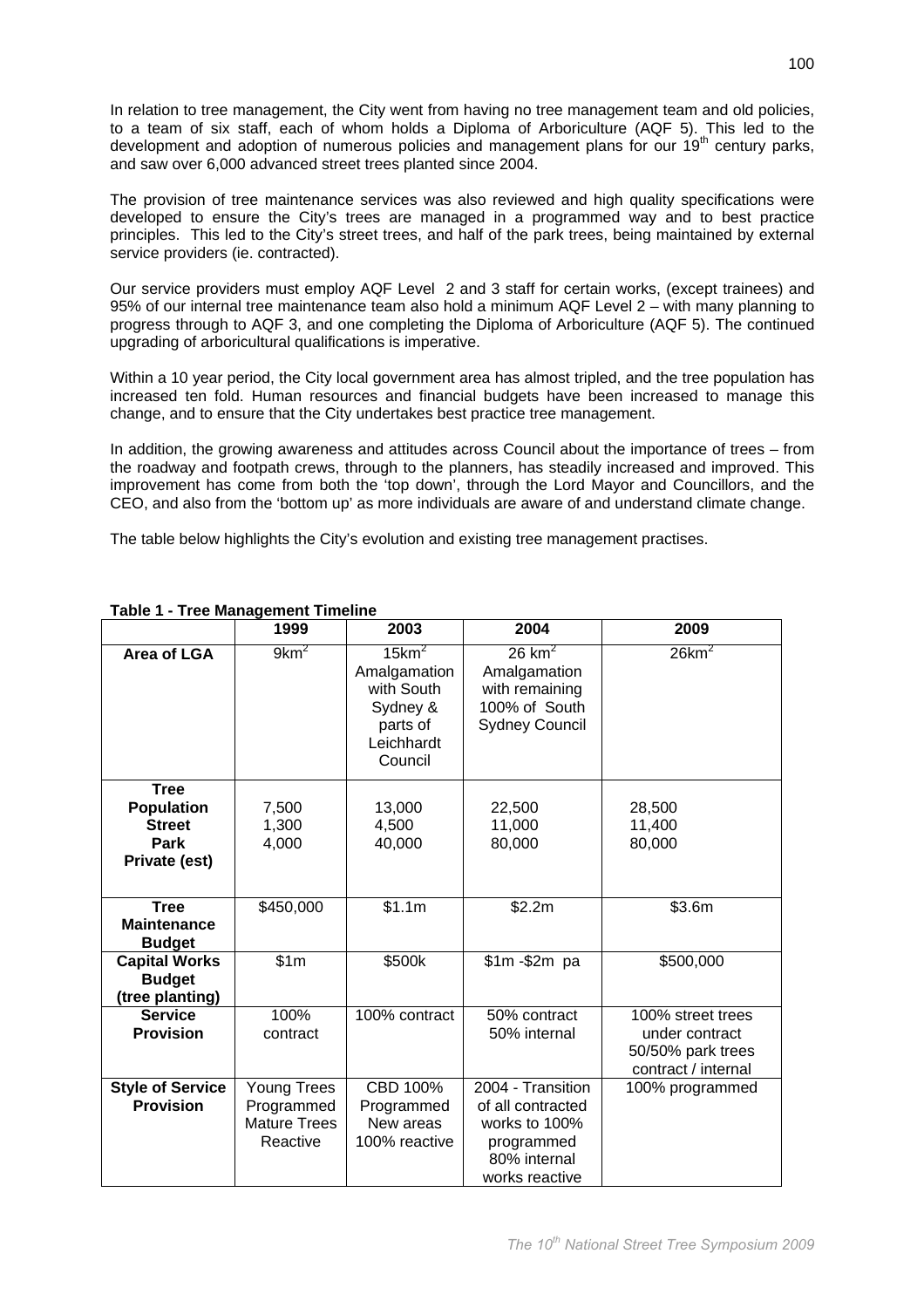| <b>Policies</b>   | <b>1976 Tree</b> | 1976 TPO             | 2004 TPO                | 2004 TPO                    |
|-------------------|------------------|----------------------|-------------------------|-----------------------------|
| (in existence or  | Preservation     | <b>Draft Street</b>  | (adopted)               | 2005 STMP (adopted)         |
| developed)        | Order (TPO)      | Tree                 | Draft STMP              | 2005 UTMP (adopted)         |
|                   |                  | Masterplan           | <b>Draft Urban Tree</b> | 2006 Register of            |
|                   |                  | (STMP)               | M'ment Policy           | <b>Significant Trees</b>    |
|                   |                  |                      | (UTMP)                  | (adopted)                   |
|                   |                  |                      |                         | <b>Hyde Park Tree</b>       |
|                   |                  |                      |                         | Management Plan             |
|                   |                  |                      |                         | (TMP)                       |
|                   |                  |                      |                         | <b>Redfern Park TMP</b>     |
|                   |                  |                      |                         | <b>Observatory Hill TMP</b> |
|                   |                  |                      |                         | Draft Victoria Park TMP     |
|                   |                  |                      |                         | Draft Wentworth Park        |
|                   |                  |                      |                         |                             |
|                   |                  |                      |                         | <b>TMP</b>                  |
|                   | 1999             | 2003                 | 2004                    | 2009                        |
| <b>Tree</b>       | None $-$         | 1 x Street           | 1 x City Arborist       | 1 x City Arborist           |
| <b>Management</b> | works were       | <b>Tree Contract</b> | 1 x Tree                | 1 x Tree Management         |
| Team              | undertaken       | Coordinator          | Management              | Coordinator                 |
|                   | by parks         |                      | Coordinator             | 2 x Street Tree             |
|                   | maintenance      |                      | 1 x Street Tree         | Coordinators                |
|                   |                  |                      | Coordinator             | 2 x Tree Management         |
|                   |                  |                      | 2 x Tree                | <b>Officers</b>             |
|                   |                  |                      | Management              |                             |
|                   |                  |                      | Officer                 |                             |
| <b>Politics</b>   | Labour           | Labour               | Independent             | Independent                 |
|                   |                  |                      | (since early            |                             |

# **Improved Maintenance Specifications**

The shift from reactive to programmed works has greatly changed the management of our trees, their health, structure and longevity, and has certainly reduced the numbers of customer requests received.

The reduction of customer service requests (CSM) are shown in the graphs below. Note the first graph shows the 'East and West' areas of the City, the areas that were transferred in 2004, and the steady decline in customer requests. 2004/05 year figures would spike as the transition to programmed works focused on main streets, streets with high numbers of requests, aged trees etc. Note that the 2005 figures do not include requests received via email - and so would sit higher than 06/07.



## **EAST/WEST CSM YTD**

Figure 1. Number of customer requests received from 2004 to 2008. Source: Citywide Monthly Report, January 2008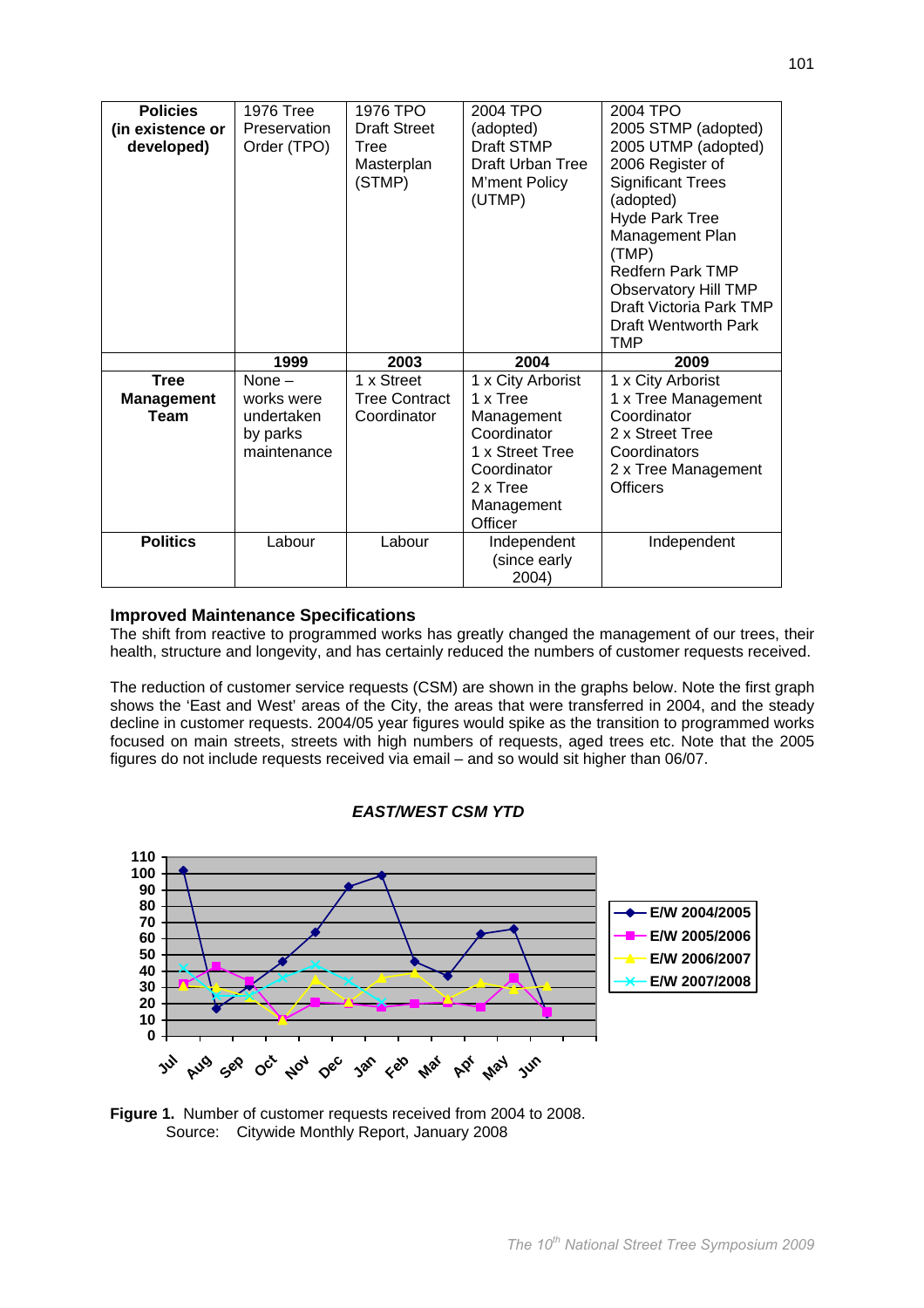Following the decision to contract all street tree maintenance works in December 2007, all street trees are now maintained on a programmed basis. Each tree is assessed annually, logged into an electronic database, and works performed as required.

The following graph highlights the steady decline in customer requests as a result of the programmed pruning. Note transition of reactive services requests from internal team to contractors occurred through March and April 2008 - hence the steady increase of numbers.



**Customer Service Module Year To Date** 

The first vear of programmed works is similar to a critical works package, where the main safety issues are targeted (footpath, road & house clearances, defects, deadwood) coupled with the formative pruning of young trees.

The second year requires all clearances to be achieved, defects removed/addressed and formative pruning to have commenced on all trees. The works are staged to limit a mass amount of tree pruning undertaken within the first or second year.

As the community understands that Council will undertake regular maintenance, the complaints regarding trees have dropped significantly. It is expected that as each year progresses, customer requests will continue to drop until an estimated plateau of 50 requests per month. With the trees' details recorded into the electronic tree database, it is easier to manage a customer, and their complaint, when it occurs.

The electronic database will also allow improved data analysis and statistical modelling for managing the existing and planned future tree population. This may include detailed species profile in relation to maintenance timeframes and costs of managing particular tree species (ie native compared to exotic).

# **The Future**

'Sustainable Sydney 2030 - Green, Global and Connected' is the City's vision. This vision, now policy, responds to the current challenges (eq. global warming, declining affordable housing), by detailing the moves and actions required to transform the City into becoming:

- Green an environmental leader, successful sustainable community
- Global an innovative City, creatively growing a sustainable global community
- Connected moving easily between villages to connect with each other and the world

Figure 2. Number of customer requests received from Feb 2008 to July 2009. Source: Citywide Monthly Report, July 2009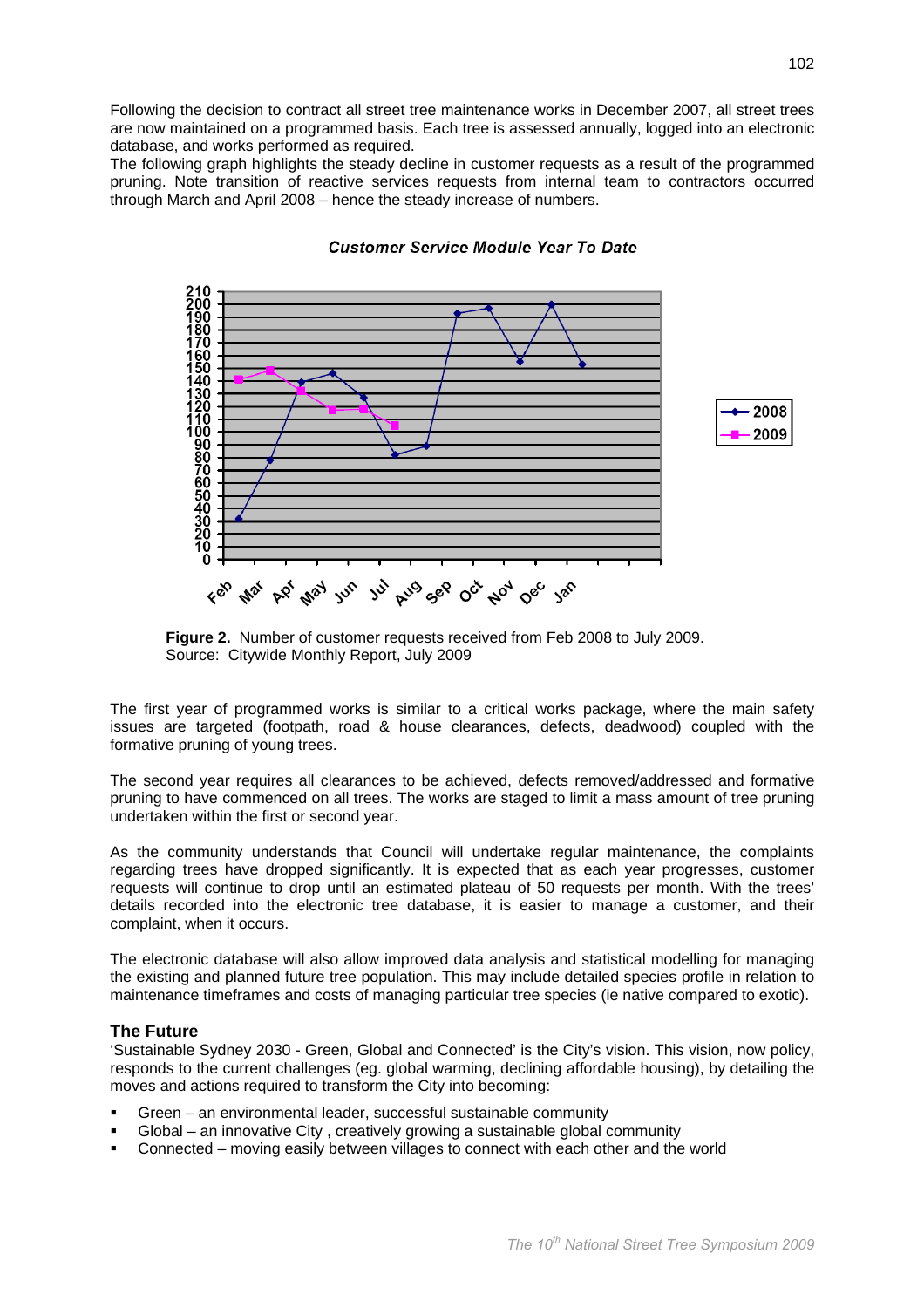The 'SS2030' strategy demonstrates that the City is an organisation that constantly focuses on sustainable practices that continue to service the community, while protecting the interest of the natural environment and while remaining fiscally responsible.

# **Greening Sydney**

The future of tree management will soon be captured within a wide range of policies, strategies and actions. The City is due to commence the development of a Greening Sydney strategy that aligns with 'SS2030'. This includes the following draft actions that the City will undertake itself, coupled with actively empowering the community to be involved in the greening of their City.

While some of the components listed below are already being implemented or undertaken on a daily basis, there are also significant policies proposed for development. It is envisaged that the Greening Sydney strategy will provide a systematic framework for the management of all green infrastructure across the local government area.

The Greening Sydney strategy proposes to include the following key policies, strategies and actions:

#### **Urban Forestry Policy**

- Measure the City's urban canopy
- Develop Urban Forestry Policy
- Set 2030 targets to increase canopy

## **Tree Protection**

- Strengthen tree protection through the inclusion of canopy coverage targets set in a City Plan **DCP**
- Review Significant Tree Register

#### **Street Tree Planting**

- Review Street Tree Master Plan (which specifies each streets species for planting)
- $\blacksquare$ Plant in all available footpath locations
- Build road blisters and plant trees into roads and lanes, and implement water sensitive urban design (WSUD) opportunities

## Greening Sydney's arterial transport and utility corridors

• Landscaping of rail corridors, arterial roads, utility corridors and redundant road reserves

## Greening new development

- Develop a Green Roofs Policy and
- Develop a Landscape Policy for inclusion within City Plan DCP

## **Summary**

The City has proven it has sustained its focus, momentum and commitment to best practise tree management.

#### Is Sydney there yet? And where is there?

We are certainly well on our way. To give an analogy of the family holiday  $-$  the City is driving an eco car, driven collectively by our Council, Executive and expert staff. We are towing a caravan behind us, filled with a demanding community, State and Federal Governments, climate change sceptics, and fat possums, on our way to the ultimate holiday destination called the 'Continued Improvement of the Urban Forest.'

#### Will we ever get there?

As we are managing a living organism, whose life cycle changes and evolves: so too does our management of trees. Ten years ago the City never expected to undergo such a rapid transformation; however it has managed the transition process exceptionally well. The Greening Sydney plan will progress the holistic management of the urban forest, and like the never ending family holiday car trip. will always be on our way.